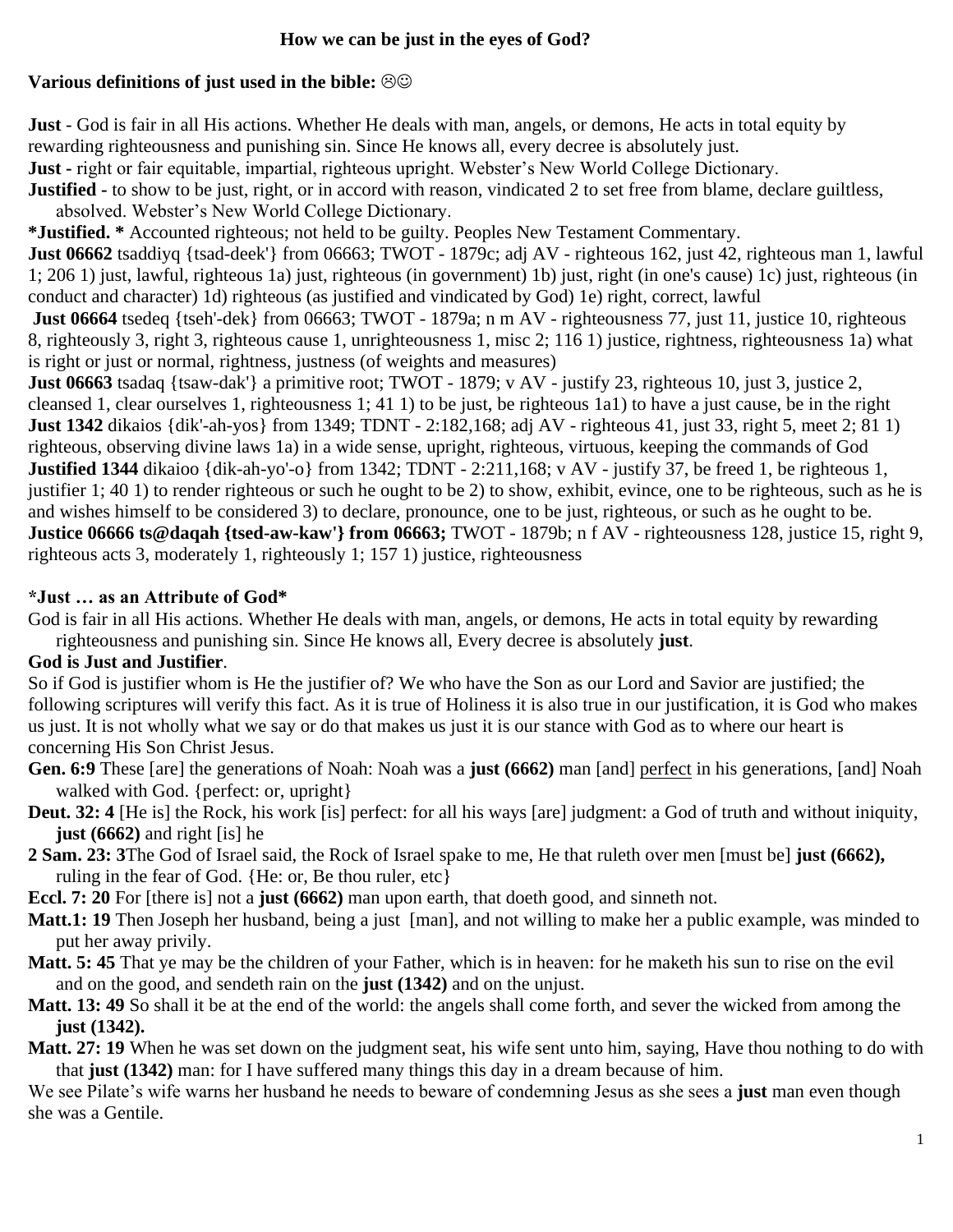- **Mark 6: 20** For Herod feared John, knowing that he was a **just (1342)** man and an holy, and observed him; and when he heard him, he did many things, and heard him gladly.
- **Luke 2: 25** And, behold, there was a man in Jerusalem, whose name [was] Simeon; and the same man [was] **just (1342)** and devout, waiting for the consolation of Israel: and the Holy Ghost was upon him.
- **Luke 23: 50** And, behold, [there was] a man named Joseph, a counsellor; [and he was] a good man, and a **just. (1342)**
- **Acts 10: 22** And they said, Cornelius the centurion, a **just (1342)** man, and one that feareth God, and of good report among all the nation of the Jews, was warned from God by an holy angel to send for thee into his house, and to hear words of thee.
- **Rom. 1: 17** For therein is the righteousness of God revealed from faith to faith: as it is written, The **just (1342)** shall live by faith.
- **Rom. 2: 13** (For not the hearers of the law [are] **just (1342)** before God, but the doers of the law shall be justified.
- **Gal. 3: 11** But that no man is justified by the law in the sight of God, [it is] evident: for, The **just (1342)** shall live by faith.
- **Phil. 4: 8** Finally, brethren, whatsoever things are true, whatsoever things [are] honest, whatsoever things [are] **just (1342),** whatsoever things [are] pure, whatsoever things [are] lovely, whatsoever things [are] of good report; if [there be] any virtue, and if [there be] any praise, think on these things.
- **Titus 1:** 8 But a lover of hospitality, a lover of good men, sober, **just (1342)** , holy, temperate; {men: or, things} 9 Holding fast the faithful word as he hath been taught, that he may be able by sound doctrine both to exhort and to convince the gainsayers.
- **Heb**. **10: 38** Now the **just (1342)** shall live by faith: but if [any man] draw back, my soul shall have no pleasure in him.
- **1 Pet. 3: 18** For Christ also hath once suffered for sins, the **just (1342)** for the unjust, that he might bring us to God, being put to death in the flesh, but quickened by the Spirit.
- **2 Pet. 2: 6-9 6** And turning the cities of Sodom and Gomorrha into ashes condemned [them] with an overthrow, making [them] an ensample unto those that after should live ungodly; 7 And delivered **just (1342)** Lot, vexed with the filthy conversation of the wicked: 8 (For that righteous man dwelling among them, in seeing and hearing, vexed [his] righteous soul from day to day with [their] unlawful deeds;) 9 The Lord knoweth how to deliver the godly out of temptations, and to reserve the unjust unto the day of judgment to be punished:
- **1 John 1:** 9 If we confess our sins, he is faithful and **just (1342)** to forgive us [our] sins, and to cleanse us from all unrighteousness.
- **Rev. 15: 3** And they sing the song of Moses the servant of God, and the song of the Lamb, saying, Great and marvellous [are] thy works, Lord God Almighty; **just (1342)** and true [are] thy ways, thou King of saints.

# **Let's look at some scriptures that speak of out being justified:**

- **Matt. 12: 37** For by thy words thou shalt be **justified (1344)**, and by thy words thou shalt be condemned. **Matt. 15:** 18 But those things which proceed out of the mouth come forth from the heart; and they defile the man. 19 For out of the heart proceed evil thoughts, murders, adulteries, fornications, thefts, false witness, blasphemies: 20 These are [the things] which defile a man: but to eat with unwashen hands defileth not a man**.**
- **Luke 18: 14** I tell you, this man went down to his house **justified (1344)** [rather] than the other: for every one that exalteth himself shall be abased; and he that humbleth himself shall be exalted.
- **Acts 13: 37-39** But he, whom God raised again, saw no corruption. 38 Be it known unto you therefore, men [and] brethren, that through this man is preached unto you the forgiveness of sins: 39And by him all that believe are **justified (1344)** from all things, from which ye could not be **justified (1344)** by the law of Moses. \*By him all that believe are justified. \* If you believe on Jesus as the Messiah and accept him in faith, he will do for you what the law could never do, justify you before God. The law could not bring peace. Peoples New Testament Commentary.
- **Rom. 2: 13** (For not the hearers of the law [are] just before God, but the doers of the law shall be **justified. (1344)** \*For not the hearers of the law. \* Not the law, but a law,as in the ASV. The possession of a revelation will not save, but obedience to it. While a general statement is made, Paul has an eye upon the Jews. Their law could not make them righteous unless it was obeyed. PNT.
- **Rom. 3: 4** God forbid: yea, let God be true, but every man a liar; as it is written, that thou mightest be **justified (1344)** in thy sayings, and mightest overcome when thou art judged.